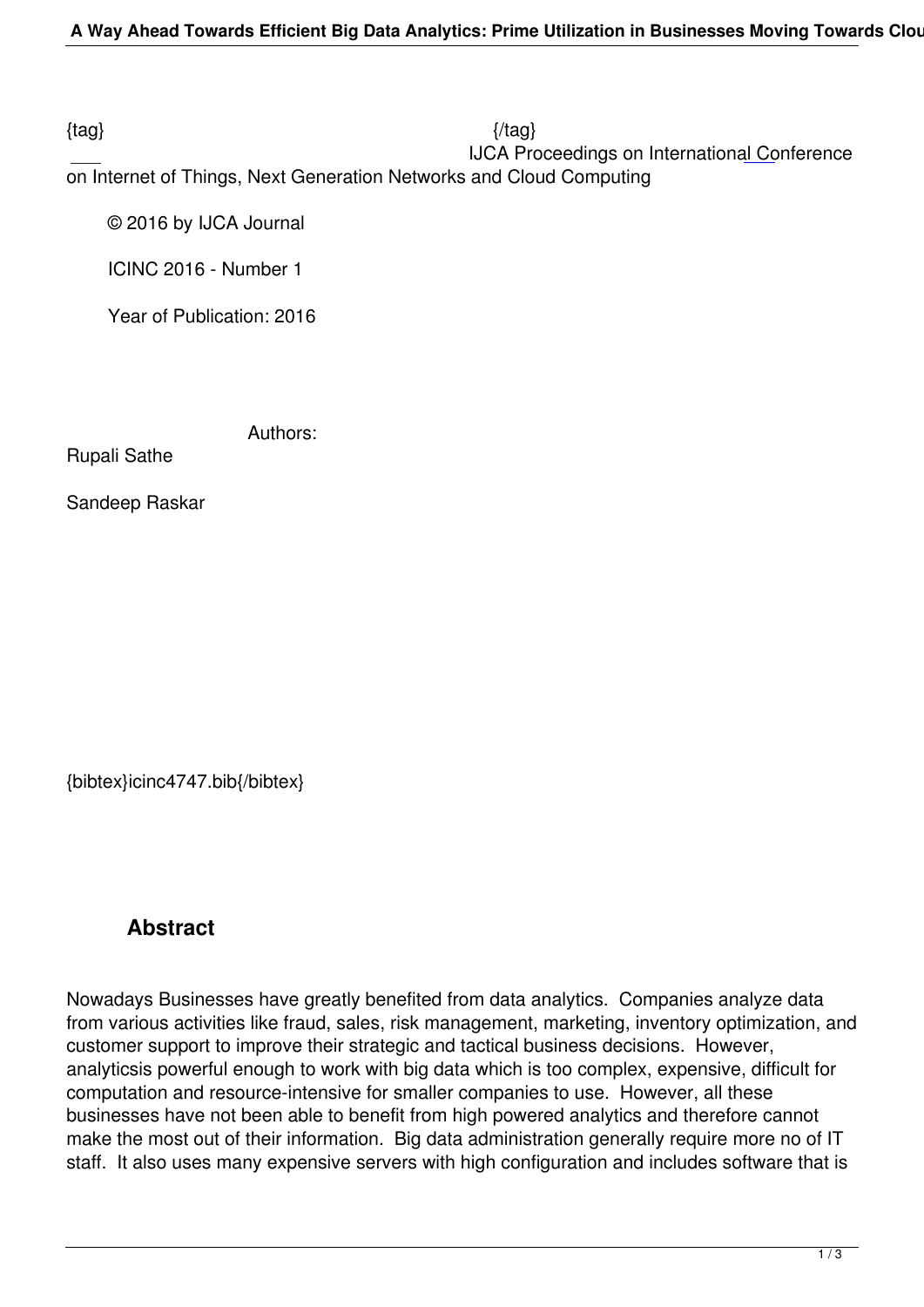very difficult to set up and maintain. Organizations require innovative technology or systems that should be able to handle complex data to get the appropriate output. Smaller companies are facing trouble in finding employees capable of working with big analytics. This field deals with advanced and complex technology and new area of technology growing rapidly. All above mentioned factors made big data analytics fitted only to the large organizations. The above requirements are accomplished by proposing a system which performs adopting cloud as a platform to work with big data, which will help to make big analytic easier to handle the analytics and provides on demand cost efficient platform with great horizontal scalability. This computational methodology and algorithm for big data in the cloud environment make their platform more accessible. This new paradigm will play a leading role in the near future.

## **Refer**

## **ences**

Stephen Kaisler, Frank Armour, J. Alberto Espinosa, William Money, 2013 " Big Data: Issues and Challenges Moving Forward", IEEE, 46th Hawaii International Conference on System Sciences.

 - Yuri Demchenko, Zhiming Zhao, Paola Grosso, AdiantoWibisono, Cees de Laat,2012 "Addressing Big Data Challenges for Scientific Data Infrastructure", IEEE ,,4th International Conference on Cloud Computing Technology and Science.

R. Ranjan, May 2014 & guot; Streaming Big Data Processing in Datacenters Clouds", IEEE Cloud Computing, Blue Skies Column, Vol. 1, No. 1, Pp. 78-83.

Sachidanand Singh, Nirmala Singh, 2012 & quot; Big Data Analytics & quot;, IEEE, International Conference on Communication, Information & Computing Technology.

 - S. Loughran, J. AlcarazCalero, A. Farrell, J. Kirschnick, and J. Guijarro,Nov. 2012 & quot; Dynamic cloud deployment of a map reduce architecture, & quot; IEEEInternet Comput. Vol. 16.

 - B. F. Cooper, A. Silberstein, E. Tam, R. Ramakrishnan, and R. Sears,2010 ``Benchmarking cloud serving systems with YCSB,'' in Proc. ACM Symp. Cloud Computing. Pp. 43\_154.

Michael, K. and Miller, K. W. (2013) Big Data: New Opportunities and New Challenges. Journal of IEEE Computer Society, 46, 22-24

G. Jung, N. Gnanasambandam, T. Mukherjee, 2012, Synchronous Parallel Processing of Big-Data Analytics Services to Optimize Performance in Federated Clouds, in: Proceedings of the IEEE 5th International Conference on Cloud Computing (Cloud 2012Pp. 811–818.

Zulkernine, F., Martin, P., Ying Zou, F.; Aboulnaga, A., " Towards Cloud-Based Analytics-as-a-Service (CLAaaS) for Big Data Analytics in the Cloud, & quot; Big Data (Big Data Congress), 2013 IEEE International Congress on Big Data, Vol. , No. , Pp. 62, 69

A. Thusoo, J. S. Sarma, N. Jain, Z. Shao, P. Chakka, S. Anthony, H. Liu, P. Wyckoff,and R. Murthy. 2009 Hive: a warehousing solution over a map-reduce framework. Proc.

**Index Terms** 

Computer Science **Database** Database